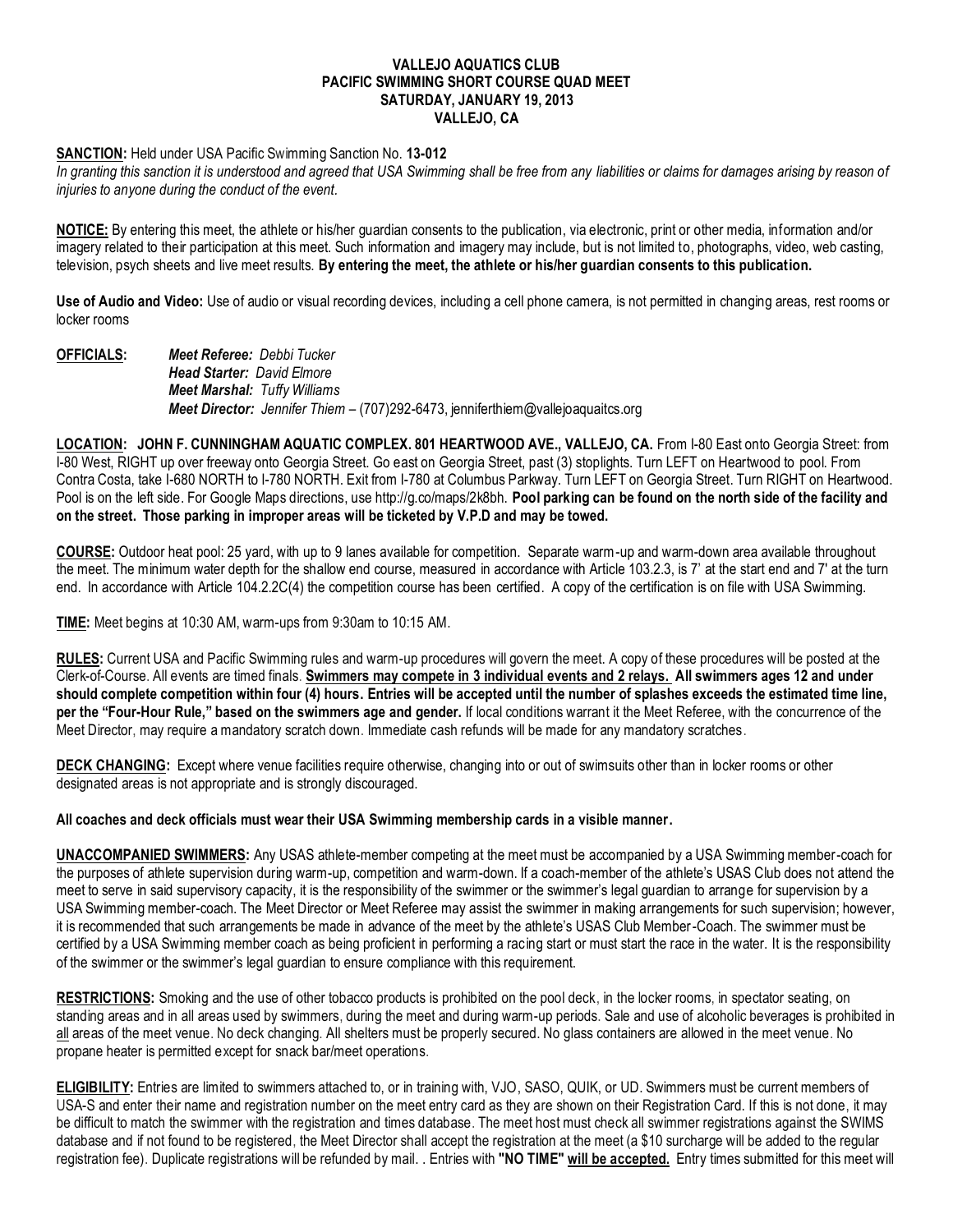be checked against a computer database and may be changed in accordance with Pacific Swimming Entry Time Verification Procedures. The swimmer's age will be the age of the swimmer on the first day of the meet.

**ENTRY FEES:** \$5 participation fee per swimmer.

# **MAKE CHECK PAYABLE TO:** "Vallejo Aquatic Club" or "VJO"

**ENTRIES**: Entries are limited to swimmers attached to, or in training with, VJO, SASO, QUIK, or UD. Entries must be on the attached consolidated entry form. Forms must be filled out completely and printed clearly with swimmers best time. Entries must be entered using the current Pacific Swimming times. Entries must be turned into your coach by 7:30pm Tuesday Jan 15<sup>th</sup>. No late entries will be accepted.

**CHECK-IN:** The meet will be pre-seeded.

**AWARDS:** None

**ADMISSION:** Free. Programs will be posted in multiple areas around the pool.

**REFRESHMENTS:** There will be no snack bar available.

**MISCELLANEOUS:** No overnight parking is allowed. Facilities will not be provided after meet hours.

## **Schedule of Events**

| <b>WOMEN</b> | <b>EVENT</b>              | <b>MEN</b> |  |  |
|--------------|---------------------------|------------|--|--|
| 1            | 13-Over 200 Medley Relay  | 2          |  |  |
| 3            | 11-12 200 Medley Relay    | 4          |  |  |
| 5            | 10-Under 200 Medley Relay | 6          |  |  |
| 7            | 8-Under 100 Medley Relay  | 8          |  |  |
| 9            | 9-Over 100 Freestyle      | 10         |  |  |
| 11           | Open 50 Freestyle         | 12         |  |  |
| 13           | 8-Under 25 Freestyle      | 14         |  |  |
| 15           | 9-Over 100 Butterfly      | 16         |  |  |
| 17           | 12-Under 50 Butterfly     | 18         |  |  |
| 19           | 8-Under 25 Butterfly      | 20         |  |  |
| 21           | 9-Over 200 IM             | 22         |  |  |
| 23           | 12-Under 100 IM           | 24         |  |  |
| 25           | 9-Over 100 Backstroke     | 26         |  |  |
| 27           | 12-Under 50 Backstroke    | 28         |  |  |
| 29           | 8-Under 25 Backstroke     | 30         |  |  |
| 31           | 9-Over 100 Breaststroke   | 32         |  |  |
| 33           | 12-Under 50 Breaststroke  | 34         |  |  |
| 35           | 8-Under 25 Breaststroke   | 36         |  |  |
| 37           | 9-Over 200 Freestyle      | 38         |  |  |
| 39           | 8-Under 100 Free Relay    | 40         |  |  |
| 41           | 10 - Under 200 Free Relay | 42         |  |  |
| 43           | 11-12 200 Free Relay      | 44         |  |  |
| 45           | 13 & Over 200 Free Relay  | 46         |  |  |